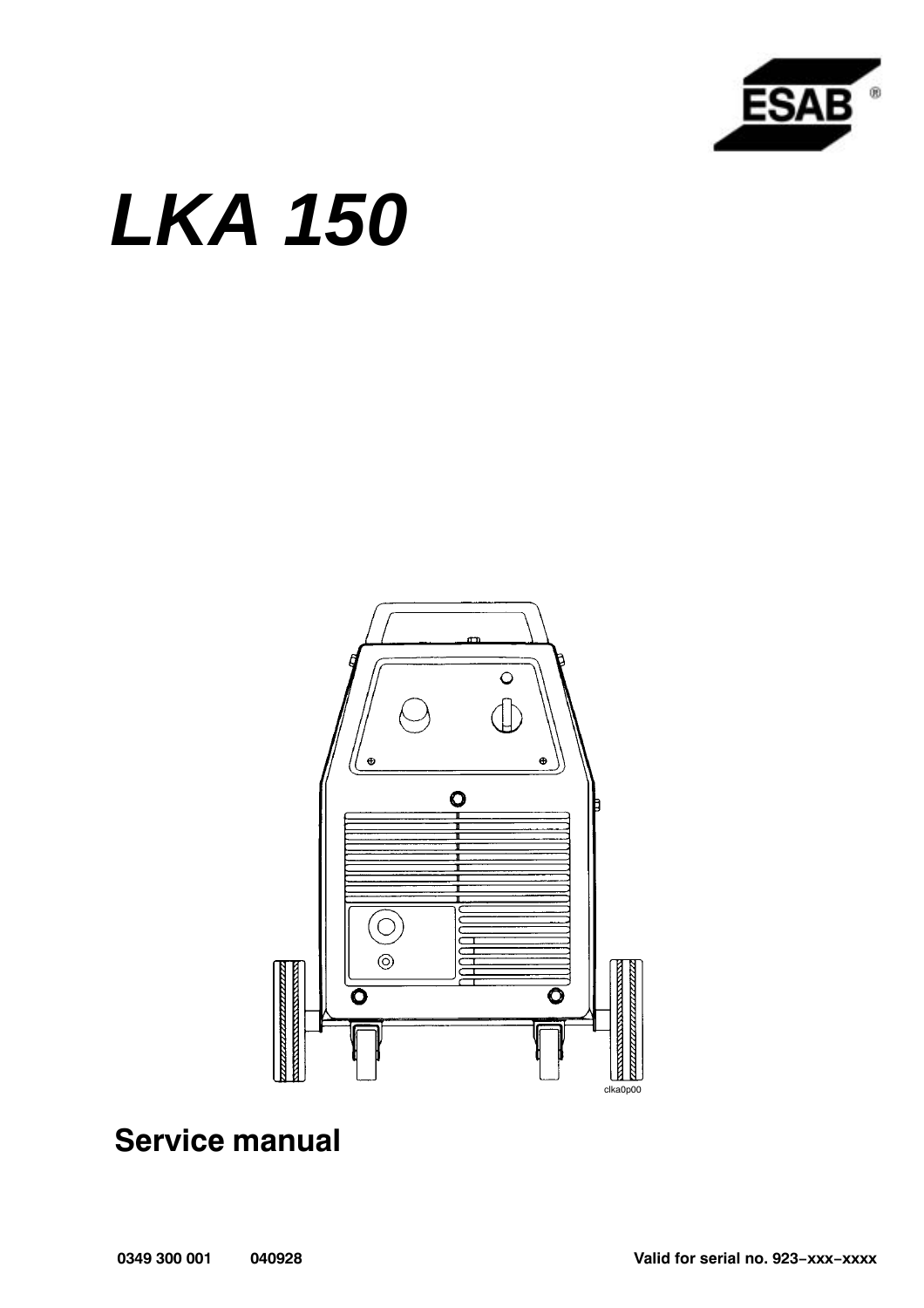|                                                     | 1              |
|-----------------------------------------------------|----------------|
|                                                     | $\overline{2}$ |
| COMPONENT DESCRIPTION, LKA 150                      | 4              |
| CONNECTION DIAGRAM, LKA 150                         | 5              |
| CIRCUIT DIAGRAM, CIRCUIT BOARD AP1                  | 6              |
| <b>COMPONENT POSITIONS, CIRCUIT BOARD AP1 </b>      | $\overline{7}$ |
| <b>DESCRIPTION OF OPERATION, CIRCUIT BOARD AP1 </b> | $\overline{7}$ |
|                                                     | 10             |
| LOAD CHARACTERISTIC, LKA 150                        | 11             |
|                                                     | 12             |
|                                                     | 13             |
|                                                     | 14             |
|                                                     | 14             |
| WELDING DATA SELECTION                              | 15             |
| SPARE PARTS LIST, LKA 150                           | 16             |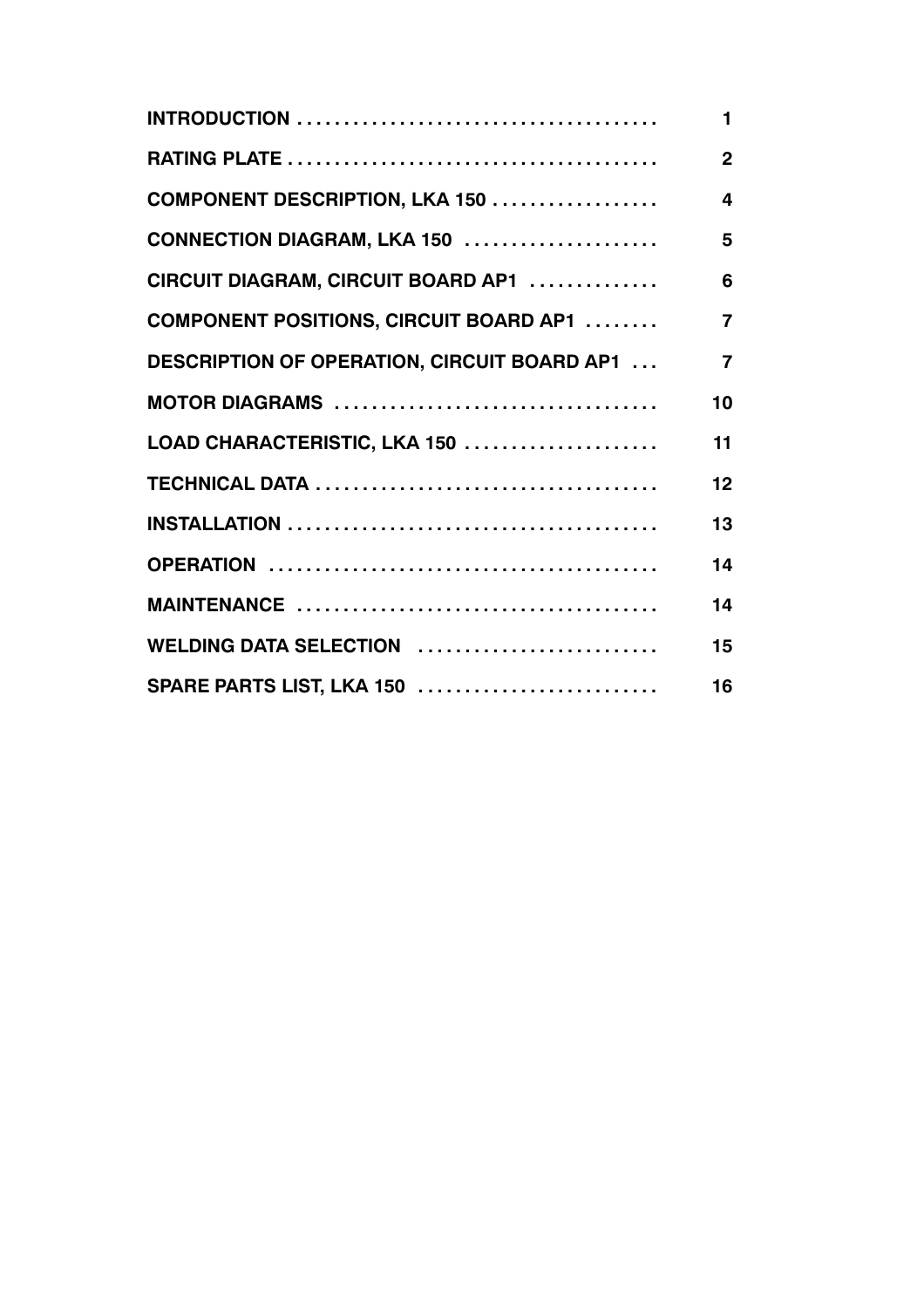### **INTRODUCTION**

This service manual is intended for use by technicians with electrical training when carrying out fault tracing and repair of the equipment.

At the end of the manual, there is a brief guide to using the machine in order to assist in understanding the machine.

The manual contains all design modifications introduced up to and including September 2004.

Use the diagrams in the manual when tracing faults. The machine components are described in alphabetical order on the pages foregoing the connection diagram.

The LKA 150 is designed and tested in accordance with international standard EN 60974−1, EN 50199.

On completion of service or repair work, it is the responsibility of the person(s) etc. performing the work to ensure that the product does not depart from the requirements of the above standard.



### **WARNING**



**ARC WELDING AND CUTTING CAN BE INJURIOUS TO YOURSELF AND OTHERS. TAKE PRECAU-TIONS WHEN WELDING. ASK FOR YOUR EMPLOYERíS SAFETY PRACTICES WHICH SHOULD BE BASED ON MANUFACTURERS' HAZARD DATA.** 

#### **ELECTRIC SHOCK − Can kill**

- $\overline{a}$ Install and earth the welding unit in accordance with applicable standards.
- $\bullet$ Do not touch live electrical parts or electrodes with bare skin, wet gloves or wet clothing.
- $\bullet$ Insulate yourself from earth and the workpiece.
- $\overline{a}$ Ensure your working stance is safe.

#### **FUMES AND GASES − Can be dangerous to health**

- $\overline{a}$ Keep your head out of the fumes.
- $\overline{a}$  Use ventilation, extraction at the arc, or both, to keep fumes and gases from your breathing zone and the general area.

#### **ARC RAYS − Can injure eyes and burn skin.**

- $\overline{a}$  Protect your eyes and body. Use the correct welding screen and filter lens and wear protective clothing.
- $\overline{a}$ Protect bystanders with suitable screens or curtains.

#### **FIRE HAZARD**

 $\overline{a}$ Sparks (spatter) can cause fire. Make sure therefore that there are no inflammable materials nearby.

**MALFUNCTION − Call for expert assistance in the event of malfunction.**

### **READ AND UNDERSTAND THE OPERATING MANUAL BEFORE INSTALLING OR OPERATING. PROTECT YOURSELF AND OTHERS!**

Rights reserved to alter specifications without notice.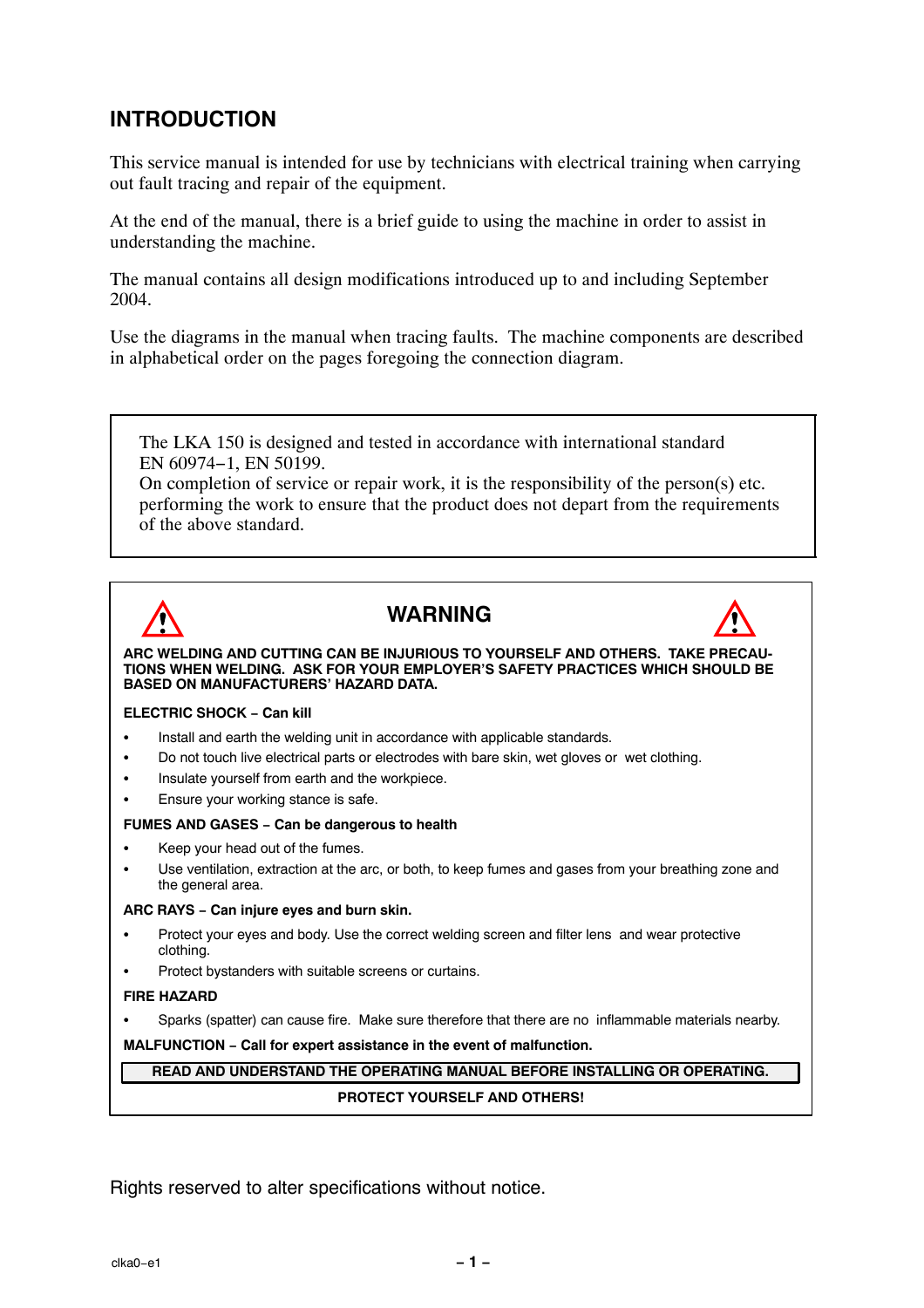### **RATING PLATE**

The rating plate is secured to the back of the machine. The plate is shown below, with an explanation of how it should be read and interpreted.



- 1. LKA 150 is the type designation for this power source. The first letter, L, indicates that the LKA 150 is a rectifier, while K indicates Compact (Kompakt in Swedish) and A indicates the design generation. The 150 indicates the maximum welding current.
- 2. These symbols indicate that the LKA 240 incorporates a transformer and rectifier.
- 3. This section indicates the voltage/current characteristic for MMA welding and a current range of 20 − 100 A. The voltage values of 15 and 19 V in the heading indicate that we comply with the international arc characteristic as defined in IEC 974−1.
	- $X =$ The duty cycle, indicating for how long a time welding can be carried out at the specified welding data, expressed as a percentage of a ten−minute period.
	- $I_2$  = The current at the respective duty factors.
	- $U_2$ = The arc line characteristic voltage.
	- $U_0$ = The open–circuit voltage.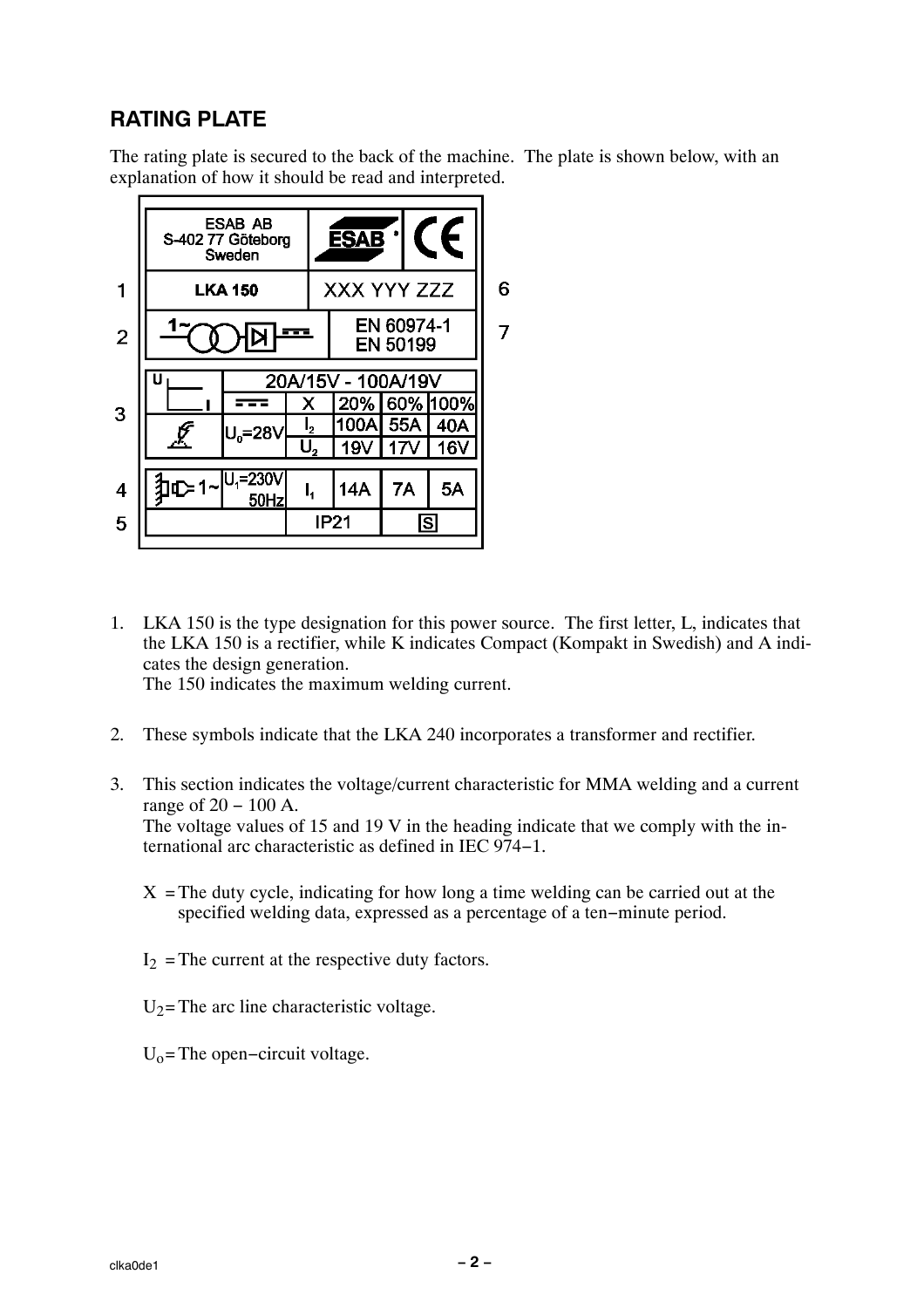- 4. Indicates that the unit is intended for connection to a 230 V single−phase 50 Hz supply.
	- $I_1$  = primary currents at the various load points.
- 5. IP21 indicates the enclosure class in respect of protection against penetrating objects and water. Enclosure class IP21 indicates that the equipment is intended for indoor use, while IP23 equipment is also suitable for outdoor use.

The  $\overline{S}$  symbol indicates that the machine is designed for use in areas of elevated electrical risk.

6. The machine's serial number, in the form of three groups of figures (xxx yyy zzz).

The first group (xxx) indicates the version. The figures represent the year and week of approval of the version.

The second group (yyy) shows the year and week of final testing of the machine.

The second group (yyy) shows the year and week of final testing of the machine. For example, 341 indicates Week 41, 1993.

The final group (zzz) consists of three or four figures, and is a serial number in the range 0001 to 9999.

7. Shows that ESAB complies with the international standard, IEC 974−1.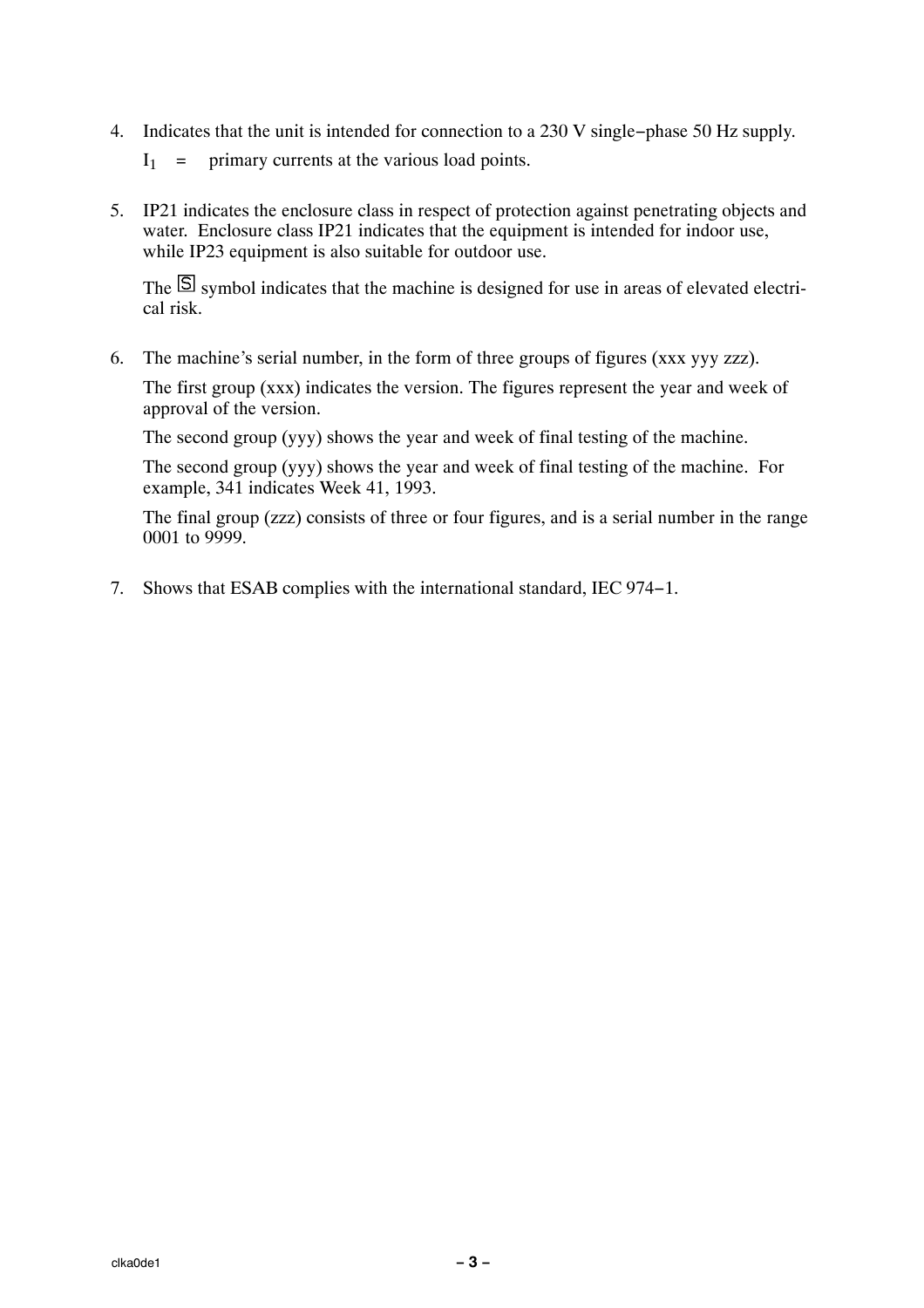### **COMPONENT DESCRIPTION, LKA 150**

- **AP1** Circuit board with control electronics: see the diagram on page [6](#page-7-0) and description on page [7.](#page-8-0)
- **C1** Capacitor 0.1µF, 400 VDC, transient protection.
- **C2** Capacitor 0.1µF, 400 VDC, transient protection.
- **L1** Inductor.
- **M1** Wire feeder motor.
- **QF1** Switch, 8−way, for 7−step and Off (main On/Off switch) adjustment of the welding current. For the Australian market the main On/Off part of the switch is 2−pole.
- **SB1** Welding torch trigger switch.
- **ST1** Thermal overload cutout, for protection against overload, fitted in the winding of main transformer TM1. The switch operates (opens) at a temperature of 130 °C.
- **ST2** Thermal overload cutout, for protection against overload, fitted on the diode bridge cooling fins (VC1). It operates (breaks) at 110 °C.
- **TM1** Main transformer
- **V1** LED, yellow. Lights if thermal overload cutouts ST1 or ST2 operate as a result of high temperature.
- **VC1** Diode bridge.
- **XS1** 2−pole connector.
- **XS2** 5−pole connector.
- **XS3** 2−pole connector.
- **XS4** Connector, 2−pole.
- **XT1** Mains terminal block, 2−pole.
- **XT2** Terminals, welding current, positive and negative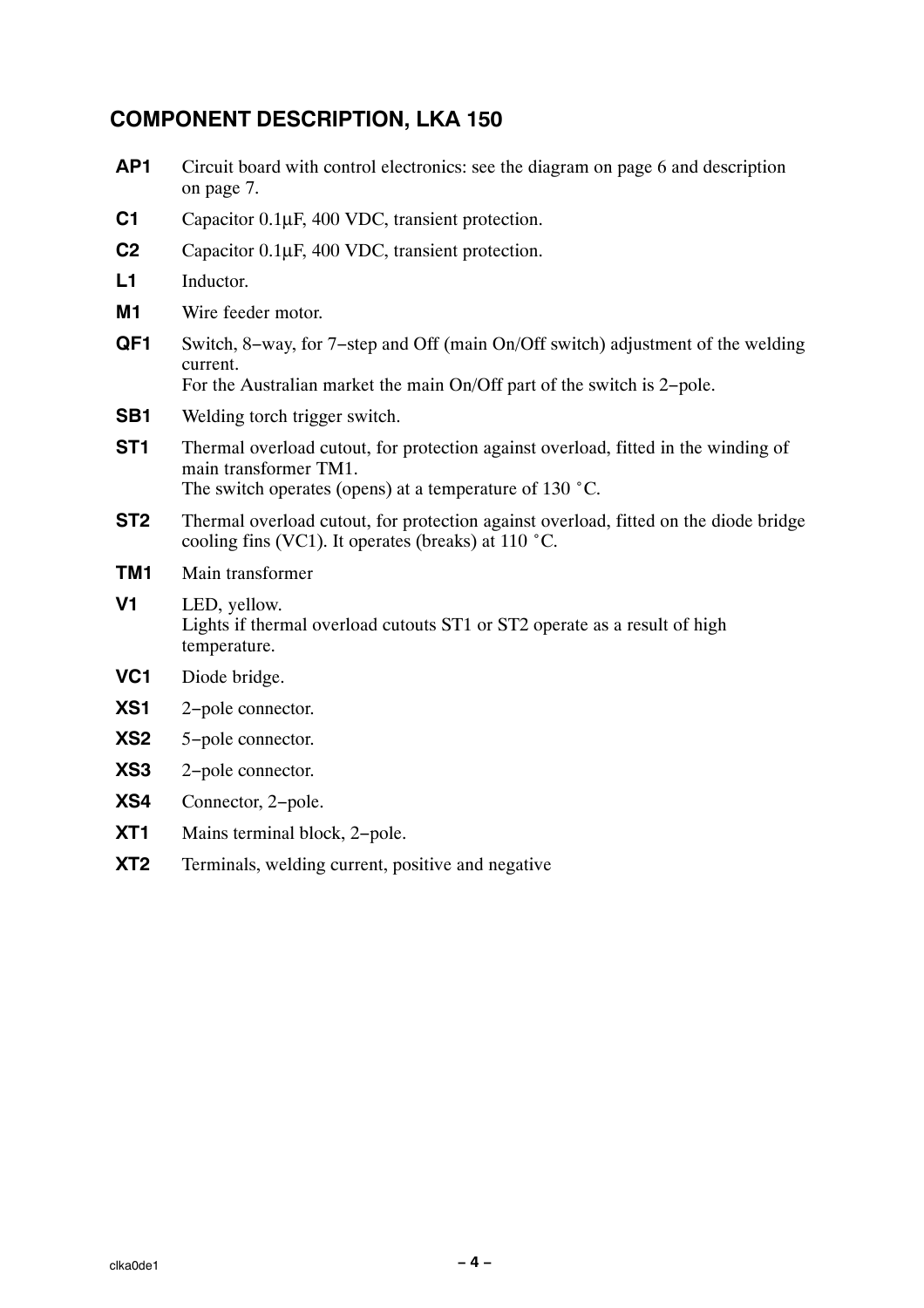### **CONNECTION DIAGRAM, LKA 150**

469 373-S1





| 680400 |  |
|--------|--|
|        |  |
| 680401 |  |
|        |  |

clka0e01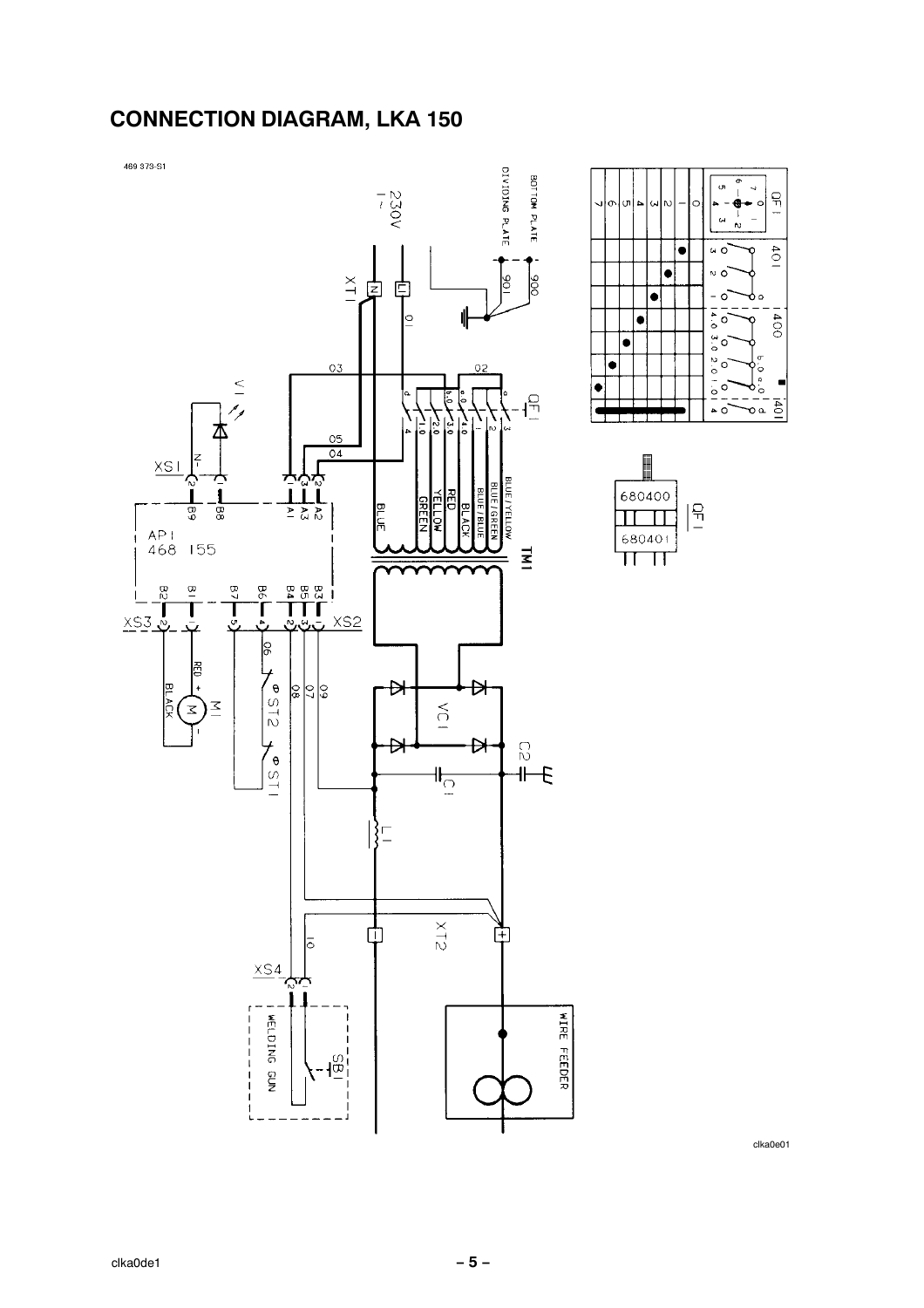## <span id="page-7-0"></span>**CIRCUIT DIAGRAM, CIRCUIT BOARD AP1**



clka0e02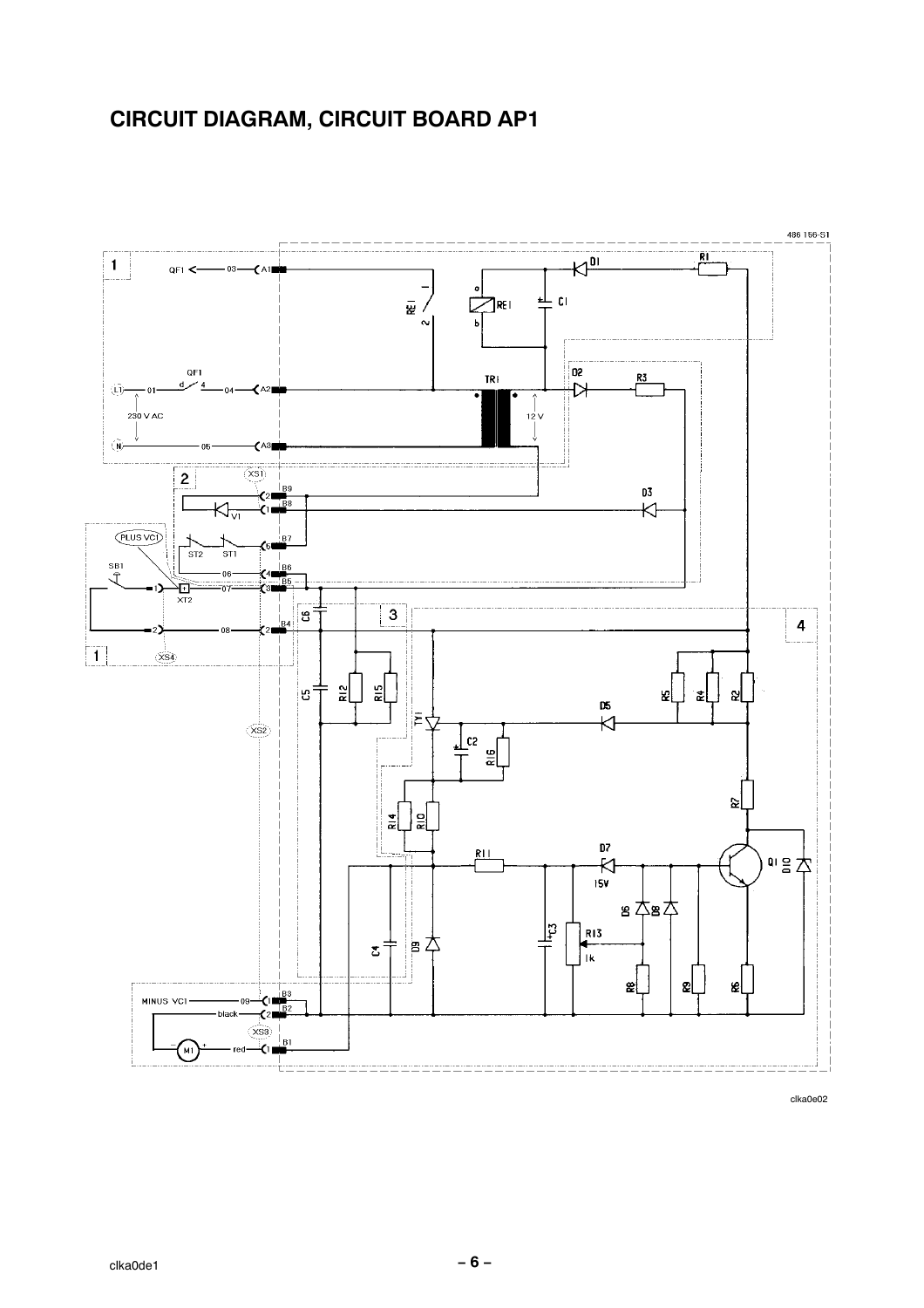### <span id="page-8-0"></span>**COMPONENT POSITIONS, CIRCUIT BOARD AP1**



### **DESCRIPTION OF OPERATION, CIRCUIT BOARD AP1**

This description relates to the circuit diagram and the component positions diagram. If the circuit board is faulty, it must be replaced.

### **1** CONTROL CIRCUIT

Pressing trigger switch SB1 on the welding torch energises relay RE1 from control power transformer TR1. The contacts on the relay connect main transformer TM1 to the mains power supply.

The power supply to RE1 is half−wave rectified by D1. Resistor R1 is connected in series with the relay and drops the voltage to it. Capacitor C1 (220µF) smoothes the voltage. It also delays the drop−off of relay RE1 by about 25 ms, to provide a back−burn time.

#### **2** THERMAL OVERLOAD CUTOUT

In the event of a thermal overload, thermal overload cutouts ST1 or ST2 interrupt the secondary circuit from TR1, causing relay RE1 to drop off and de−energising the welding circuit.

When not operated (i.e. with closed contacts), the cutouts short−circuit inputs B6 and B7.

Operation of either of the cutouts is indicated by LED V1. Interruption of the cutout circuit energises the LED via D2, R3 and D3. D2 is a half−wave rectifier, R3 limits the current through the LED and D3 protects it against reverse voltage.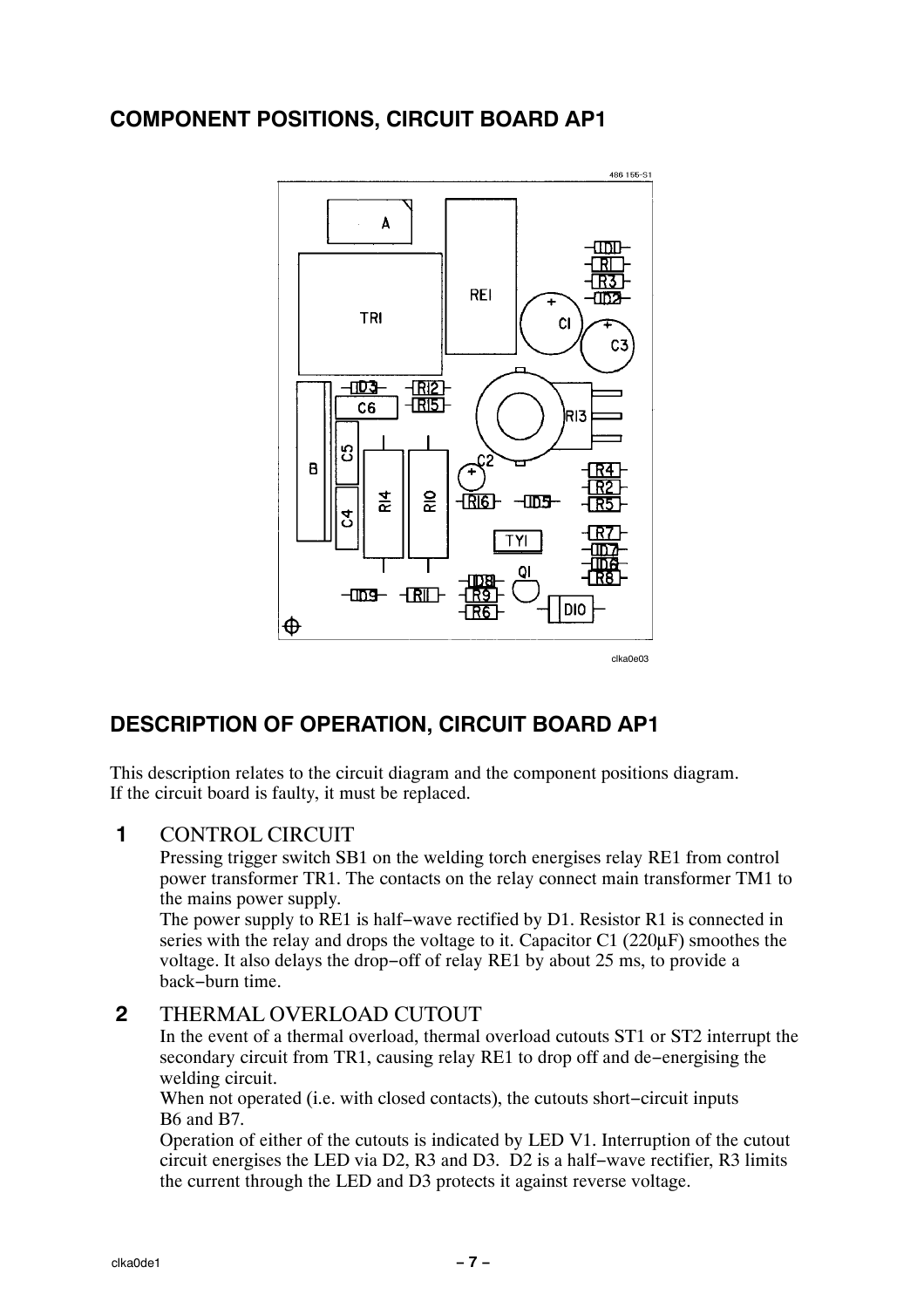### **3** RFI SUPPRESSION AND BASE LOAD RESISTORS

Capacitors C4 − C6 protect against RFI. Resistors R12 and R15 provide a minimum base load for the rectifier bridge: in addition, they act as discharge resistors for the capacitors.

#### **4** MOTOR DRIVE CIRCUIT

The wire feed motor is powered by the rectified secondary voltage from main transformer TM1.

Pressing the welding torch trigger switch SB1 provides a supply to thyristor TY1 via contact B4 from the positive side of the main power rectifier VC1.

Resistors R10 and R14 limit the motor starting current: excessive starting current would demagnetise the motor. D9 is a squelch diode protecting against back−emf from the motor.

The ignition circuit for TY1 consists of R2, R4, R5, D5 and C2.

When Q1 is not conducting, operation of the circuit is as follows: If the voltage at B4 exceeds the motor voltage, C2 charges via R2, R4 and R5. When the voltage on C2 reaches the trigger voltage  $(0.5 - 1.5 V)$ , thyristor TY1 fires. This means that TY1 conducts each half−cycle when Q1 is not conducting. D5 protects C2 against negative voltage when Q1 conducts.

#### MOTOR VOLTAGE CONTROL

C3, R11 and potentiometer R13 form a low−pass filter circuit for the motor supply. R13 picks off a suitable fraction of the motor voltage for connection to the base of Q1 via diode D6. Q1 starts to conduct at a bases voltage of 0.7 V. C2 charges more slowly, which means that thyristor TY1 fires later.

Motor voltage is lowest when R13 is in its upper position, the minimum position. The base voltage is then high and Q1 conducts. The charging time for C2 becomes so long that thyristor TY1 misses some half cycles, firing only (for example) on every third cycle.

When R13 is in its lower (= maximum) position, the base voltage on Q1 is low and Q1 does not conduct. In this state, zener diode D7 determines the maximum motor voltage.

See on page [10](#page-11-0) for the motor voltage and current waveforms.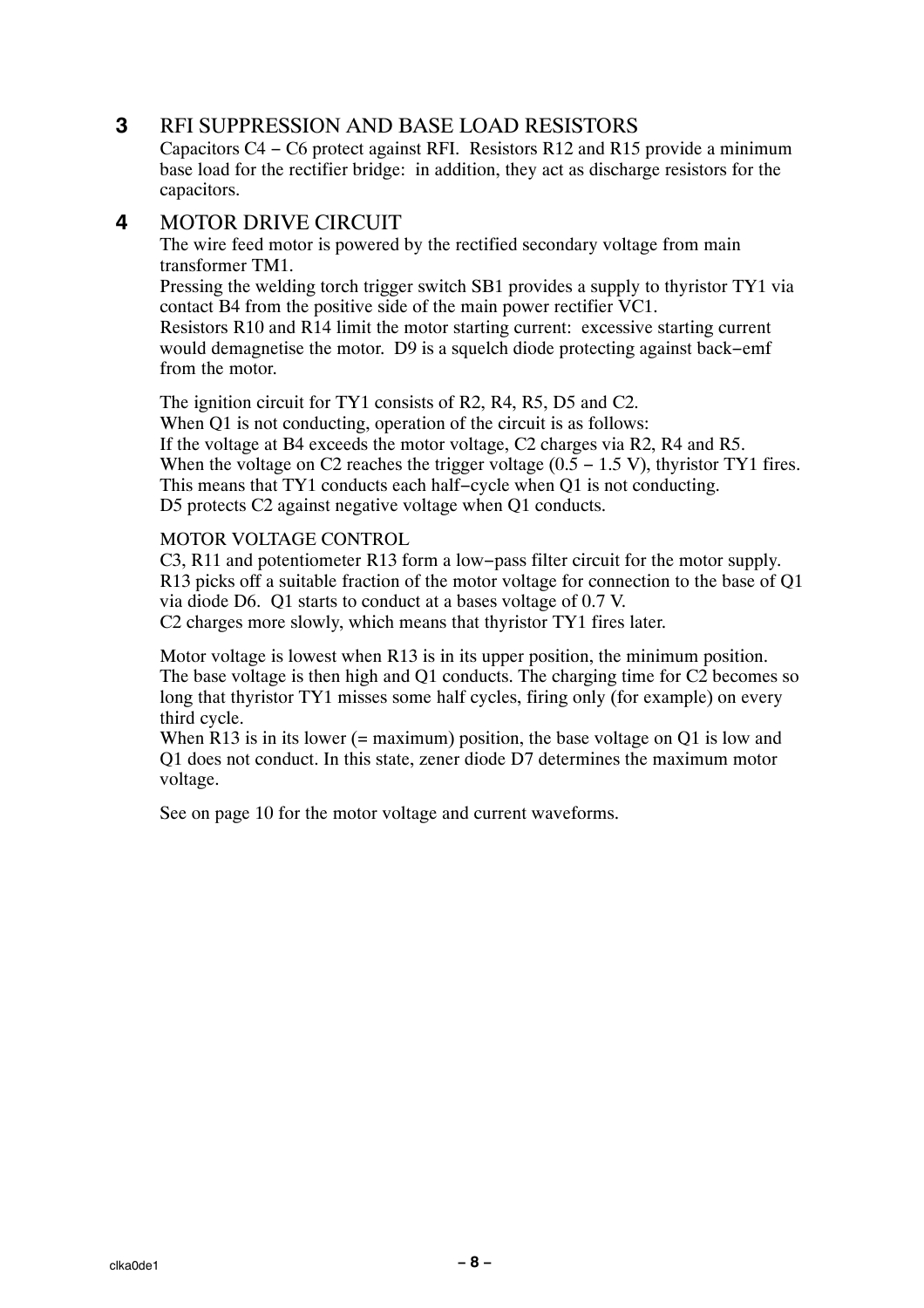

clka0e02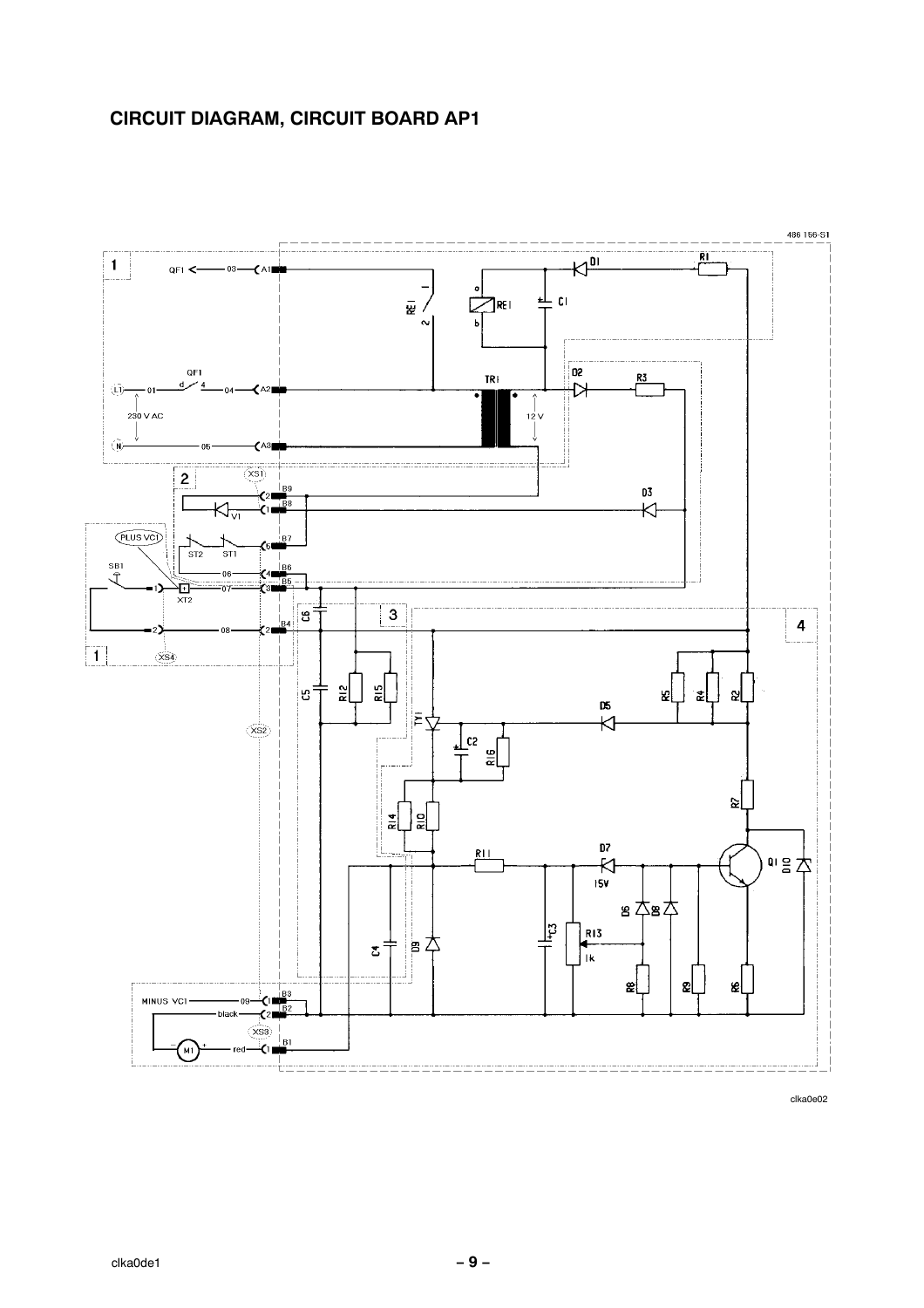### <span id="page-11-0"></span>**MOTOR DIAGRAMS**



*Motor voltage and current when R13 is at its minimum position and QF1 is in position 3. The motor is unloaded.*



*Motor voltage and current when R13 is in its maximum position and QF1 is in position 3. The motor is unloaded.*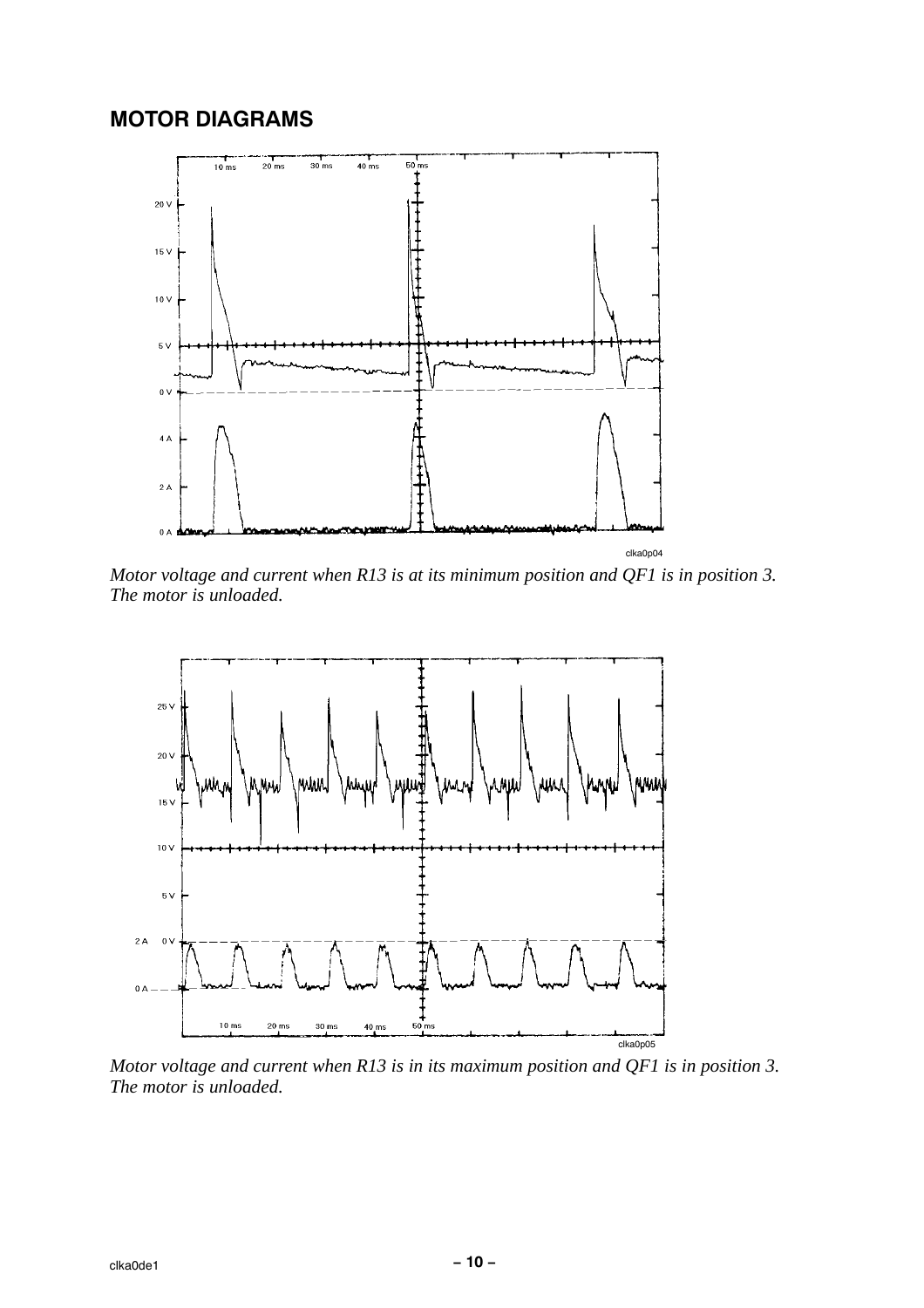### **LOAD CHARACTERISTIC, LKA 150**

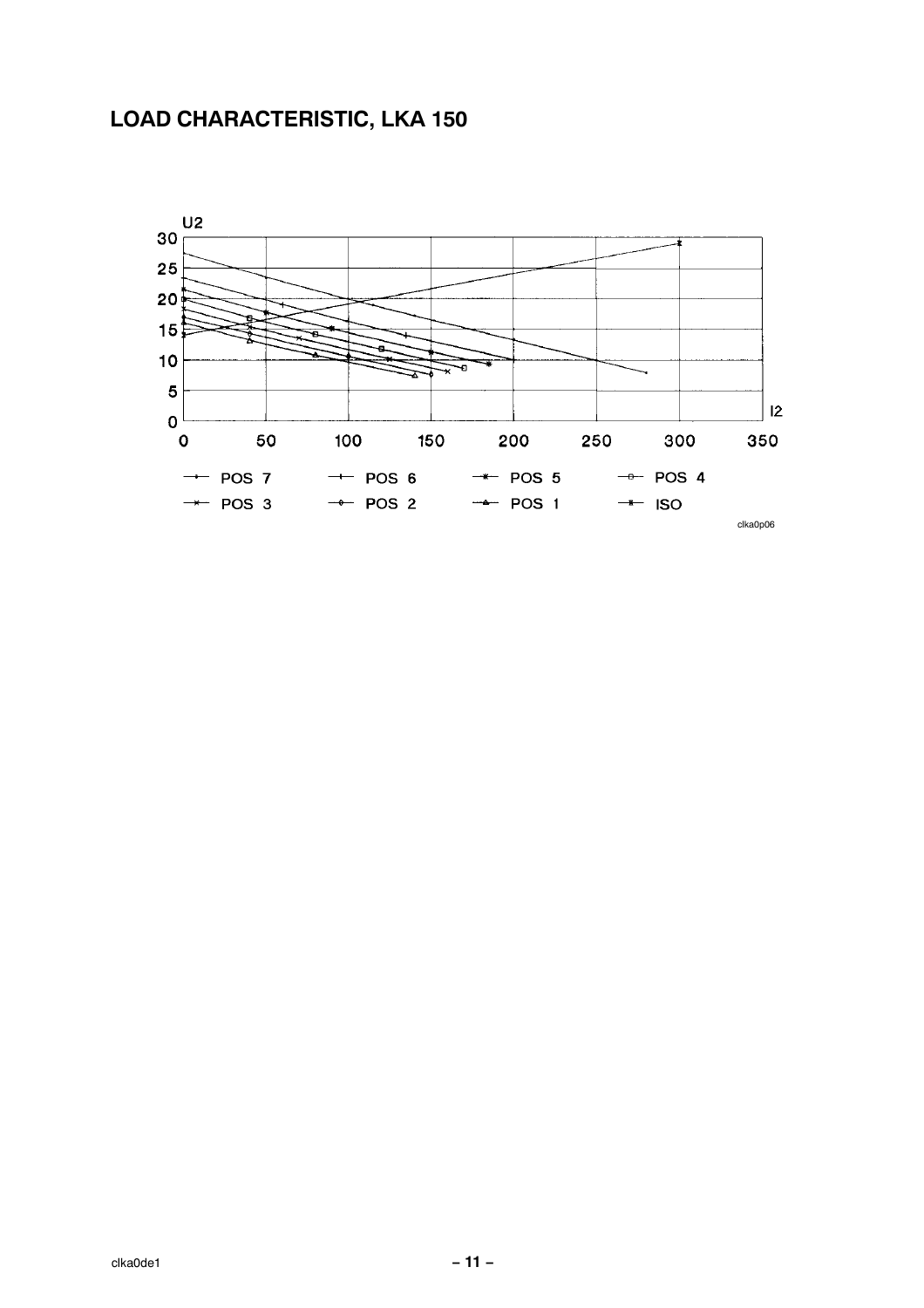### **TECHNICAL DATA**

| Load capacity                          |                                                                                                |
|----------------------------------------|------------------------------------------------------------------------------------------------|
| At 8% duty cycle                       | 150 A / 16 V                                                                                   |
| At 60% duty cycle                      | 55 A / 17 V                                                                                    |
| At 100% duty cycle                     | 40 A $/$ 16 V                                                                                  |
| No-load voltage                        | $16 - 28$ V                                                                                    |
| Wire feed speed                        | $2,5 - 15$ m/min                                                                               |
| <b>Wire sizes</b>                      |                                                                                                |
| Non-alloyed                            | $0,6 - 0,8$ mm                                                                                 |
| <b>Stainless</b>                       | $0,6 - 0,8$ mm                                                                                 |
| Aluminium                              | $1,0$ mm $*$                                                                                   |
| Gasless wire                           | $0.8$ mm                                                                                       |
|                                        | * Teflon wire guide, feed roller for 1.0 mm wire and contact tip for 1,0 mm wire are required. |
| <b>Voltage steps</b>                   | 7                                                                                              |
| Wire bobbin capacity                   | $1 - 5$ kg (maximum spool diameter 200 mm)                                                     |
| <b>Power supply</b>                    |                                                                                                |
| Voltage                                | 230 V                                                                                          |
| Primary current                        | 22A                                                                                            |
| Frequency                              | 50 Hz                                                                                          |
| Fuse                                   | 10 A slow-blow $**$                                                                            |
| Mains cable, area                      | $3 \times 1,5 \text{ mm}^2$                                                                    |
| ** See also 'INSTALLATION' on page 13. |                                                                                                |
| <b>Enclosure class</b>                 | IP21                                                                                           |
| <b>Application class</b>               | S                                                                                              |

**Weight** 36 kg

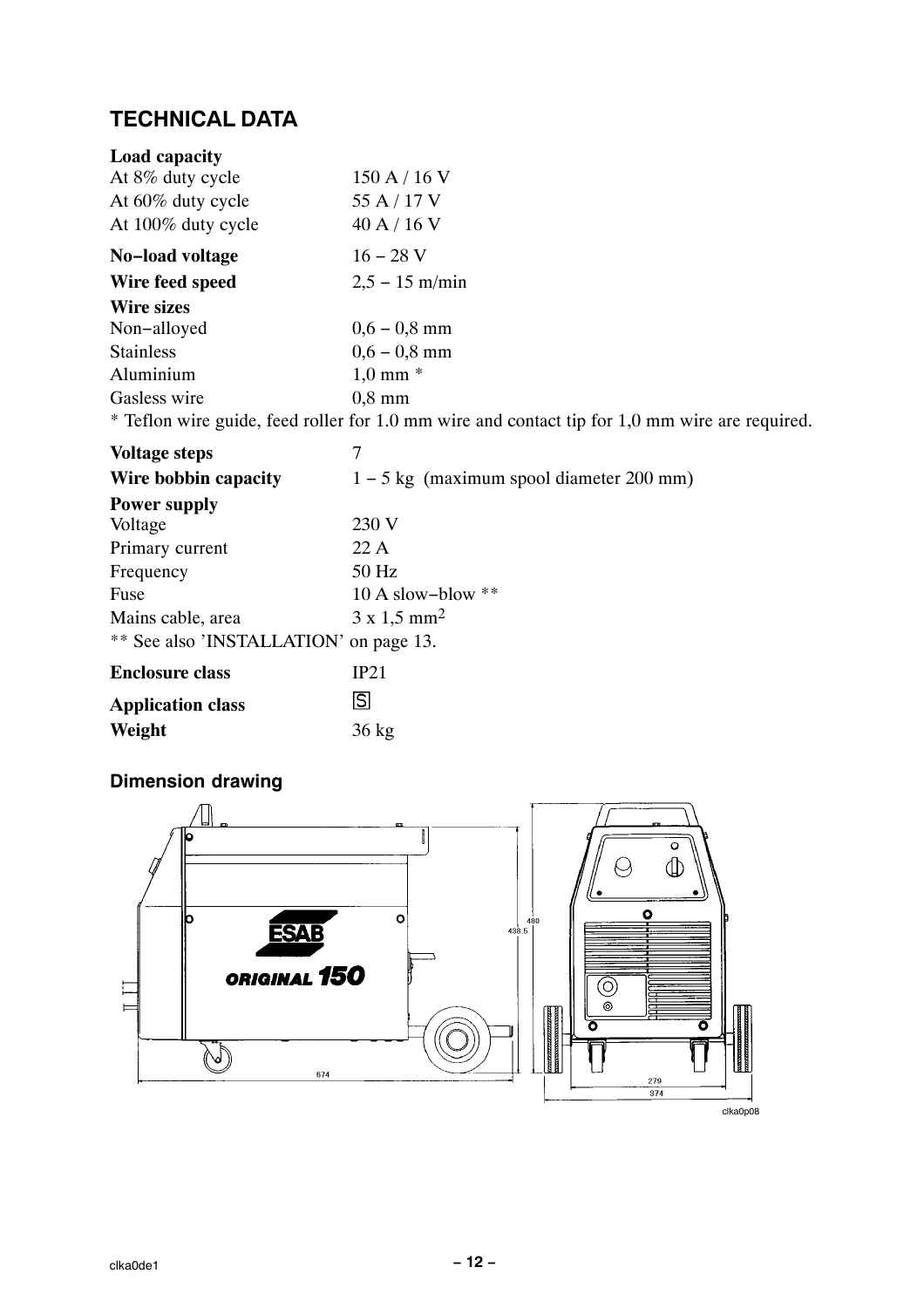### <span id="page-14-0"></span>**INSTALLATION**

To be able to operate the LKA 150 at maximum power (position 7), it must be supplied via a 16 A slow−blow fuse. However, a 10 A slow−blow fuse is sufficient for welding at currents up to about 100 A.

- $\overline{a}$ Place the machine in a suitable position and check that cooling is not obstructed.
- $\overline{a}$  Check that the mains voltage is 230 − 240 V. Make the necessary earth connections in accordance with safety regulations.
- $\overline{a}$ Fit the filler wire as shown below.



*If the drive rollers slip or wire feed does not work properly, it may be necessary to adjust the roller pressure, as shown in Figure 5 above.*



*When welding with gasless wire, the return current cable must be connected to the positive terminal on the terminal block above the wire feed unit.*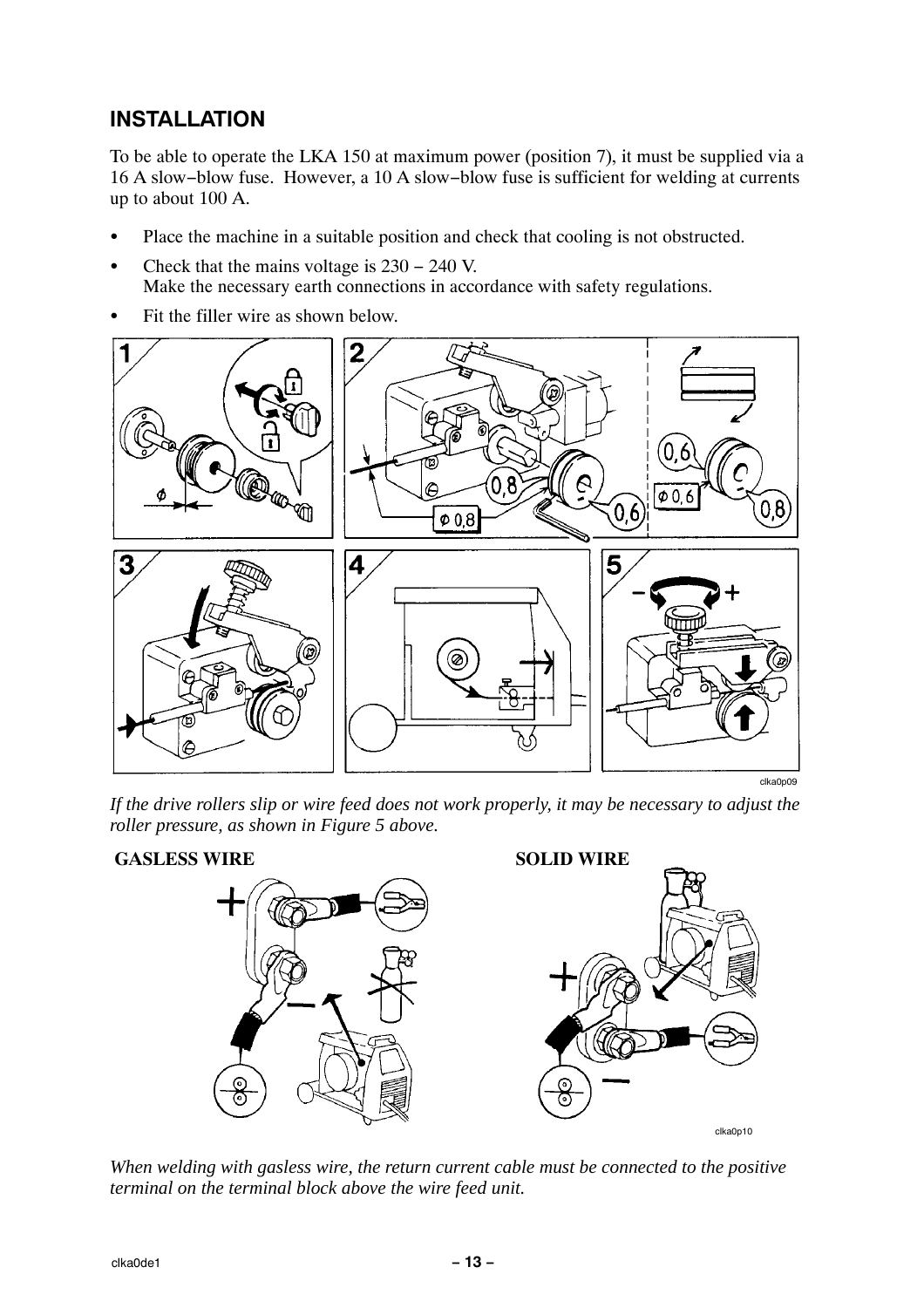### **OPERATION**

- $\overline{a}$  Connect the return current conductor clamp (E) to the workpiece.
- $\overline{a}$ When welding with solid wire, open the gas valve (A) on the gas bottle and adjust the gas flow by reducer valve (B). The gas flow must be  $8 - 12$  litres per minute.
- $\bullet$  Turn on the power unit and set a suitable voltage with knob (H).
- $\bullet$  Hold the welding torch trigger switch (D) pressed until filler wire is fed out through the contact tip (F).
- $\bullet$  Select suitable welding data with the voltage control selector (H) and the wire feed control knob (J), as shown in the table on page [15.](#page-16-0)



- $\bullet$ Start welding. Adjust the settings if necessary.
- clka0p11  $\bullet$  The yellow LED (G) on the front panel will light if the thermal overload cutout operates as a result of overload. The overload cutout resets automatically when the machine has cooled to a safe temperature.

### **MAINTENANCE**

#### $\bullet$  **Cleaning away dust** Blow the unit clean with compressed air at reduced pressure.

 $\overline{a}$ **Wire feed mechanism** 

> The wire feed mechanism should be cleaned, and wearing parts replaced, at regular intervals in order to ensure smooth, reliable wire feed.

Do not tension the pressure roller too hard, as this will result in abnormal wear to the pressure roller, the feed roller and the wire guide.

 $\overline{a}$ **Welding torch**

Blow the wire guide clean and clean the gas nozzle at regular intervals.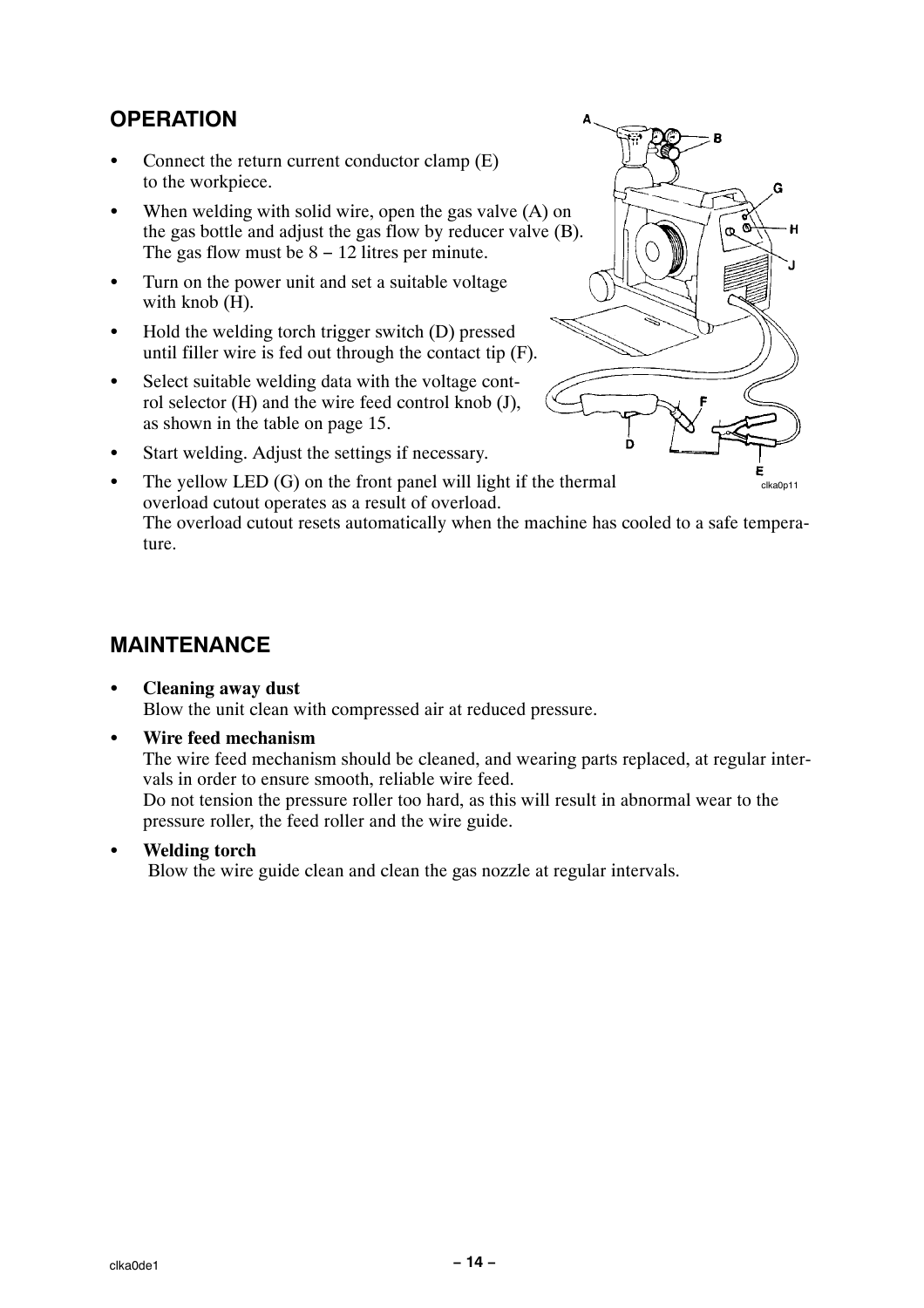### <span id="page-16-0"></span>**WELDING DATA SELECTION**

|           |               |           |                                         |                                      | <b>MIX</b>                | CO,                |                     |                                 | 鸥                 |
|-----------|---------------|-----------|-----------------------------------------|--------------------------------------|---------------------------|--------------------|---------------------|---------------------------------|-------------------|
|           | <b>LKA150</b> | Τ<br>m m  | <b>TRAD</b><br>WIRE<br>DRAHT<br>FIL     | 567<br>$\frac{8}{9}$<br>3<br>2<br>10 | ۰                         | 4.567<br>. 8<br>10 | ۰                   | 567<br>4<br>8<br>$\overline{0}$ | ۰                 |
|           |               |           | $Fe$ 0.6                                | 5,5                                  | उ                         |                    |                     |                                 |                   |
|           |               | 0.6       | $F_{\rm e}$<br>0, 8                     | $\overline{3,5}$                     | $\overline{\overline{3}}$ |                    |                     |                                 |                   |
|           |               |           | તિ<br>0,8                               |                                      |                           |                    |                     | $\overline{5}$                  | $\mathbf{I}$      |
|           |               |           | $F_{\rm e}$<br>0,6                      | 5,5                                  | $rac{4}{3}$               | $\overline{6}$     | 6                   |                                 |                   |
|           |               | 0.8       | 0, 8<br>$F_{\theta}$                    | 4,5                                  |                           |                    |                     |                                 |                   |
|           |               |           | 0, 8<br>Gl                              |                                      |                           |                    |                     | 5                               |                   |
|           |               |           | $\overline{\mathsf{F}}$ e<br>0,6        | 6, 5                                 | $\overline{\mathbf{5}}$   | $\frac{6,5}{4,5}$  | 6<br>$\overline{6}$ |                                 |                   |
| Fe        |               | 1,0       | 0, 8<br>Fe                              | 5                                    | 4                         |                    |                     | $\overline{5,5}$                | $\overline{2}$    |
|           |               |           | Gl<br>0.8<br>0.6<br>Fe                  | 7                                    | $\overline{6}$            | $\overline{7,5}$   | $\overline{\tau}$   |                                 |                   |
|           |               | 1.5       | 0.8<br>$F_{\rm e}$                      | 6                                    | 5                         | 5                  | $\overline{6}$      |                                 |                   |
|           |               |           | 0, 8<br>G(                              |                                      |                           |                    |                     | $\overline{6}$                  | $\overline{4}$    |
|           |               |           | $\overline{\mathsf{F} \bullet}$<br>0, 6 | $\overline{\mathbf{8}}$              | $\overline{6}$            |                    |                     |                                 |                   |
|           |               | 2.0       | 0,8<br>Fe                               | 7                                    | $\overline{6}$            | 6, 5               | 6                   |                                 |                   |
|           |               |           | 0, 8<br>Gl                              |                                      |                           |                    |                     | 6                               | 5                 |
|           |               | 3,0       | 0, 8<br>Fe                              | $\overline{\mathbf{8}}$              | $\overline{\tau}$         | 7,5                | 7                   |                                 |                   |
|           |               |           | 0,8<br>Gι                               |                                      |                           |                    |                     | ह                               | $\overline{\tau}$ |
|           |               |           |                                         |                                      | Ar                        |                    |                     |                                 |                   |
|           |               | $\cdot$ O | $\cdot^{\circ}$<br>AL                   | $\overline{7,5}$                     | $\overline{2}$            |                    |                     |                                 |                   |
| <b>Al</b> |               | . इ       | $\overline{\cdot}$<br>$\overline{A}$    | $\overline{\mathbf{g}}$              | $\overline{4}$            |                    |                     |                                 |                   |
|           |               | 2,0       | $\overline{A}$<br>$\cdot$               | $\overline{\mathbf{g}}$              | $\overline{6}$            |                    |                     |                                 |                   |
|           |               | 3,0       | $\overline{A}$<br>$\cdot$ 0             | $\overline{\mathbf{g}}$              | 7                         |                    |                     |                                 |                   |
|           |               |           |                                         |                                      | $Ar + O2$                 |                    |                     |                                 |                   |
|           |               |           | $S_{\mathbf{S}}$<br>0,6                 | 6,5                                  | 4                         |                    |                     |                                 |                   |
|           |               | 1.0       | $\overline{s}$<br>0.8                   | 6                                    | 4                         |                    |                     |                                 |                   |
| Ss        |               | 1.5       | 0,6<br>Ss                               | $\overline{\boldsymbol{s}}$          | $\overline{5}$            |                    |                     |                                 |                   |
|           |               |           | $\overline{\mathsf{S}}$ s<br>0,8        | 6, 5                                 | $\overline{5}$            |                    |                     |                                 |                   |
|           |               | 2,0       | $\overline{\mathsf{S}}$ s<br>0.6        | 8,5                                  | $\overline{6}$            |                    |                     |                                 |                   |
|           |               |           | $\overline{s}$<br>0, 8                  | 7                                    | $\overline{6}$            |                    |                     |                                 |                   |
|           |               | 3,0       | $\overline{\mathsf{S}}$ s<br>0,6        | 10                                   | 7                         |                    |                     | 469                             | 387-001           |
|           |               |           | $\overline{\mathsf{S}}$<br>0,8          | $\overline{\mathbf{8}}$              | 7                         |                    |                     |                                 |                   |

clka0p13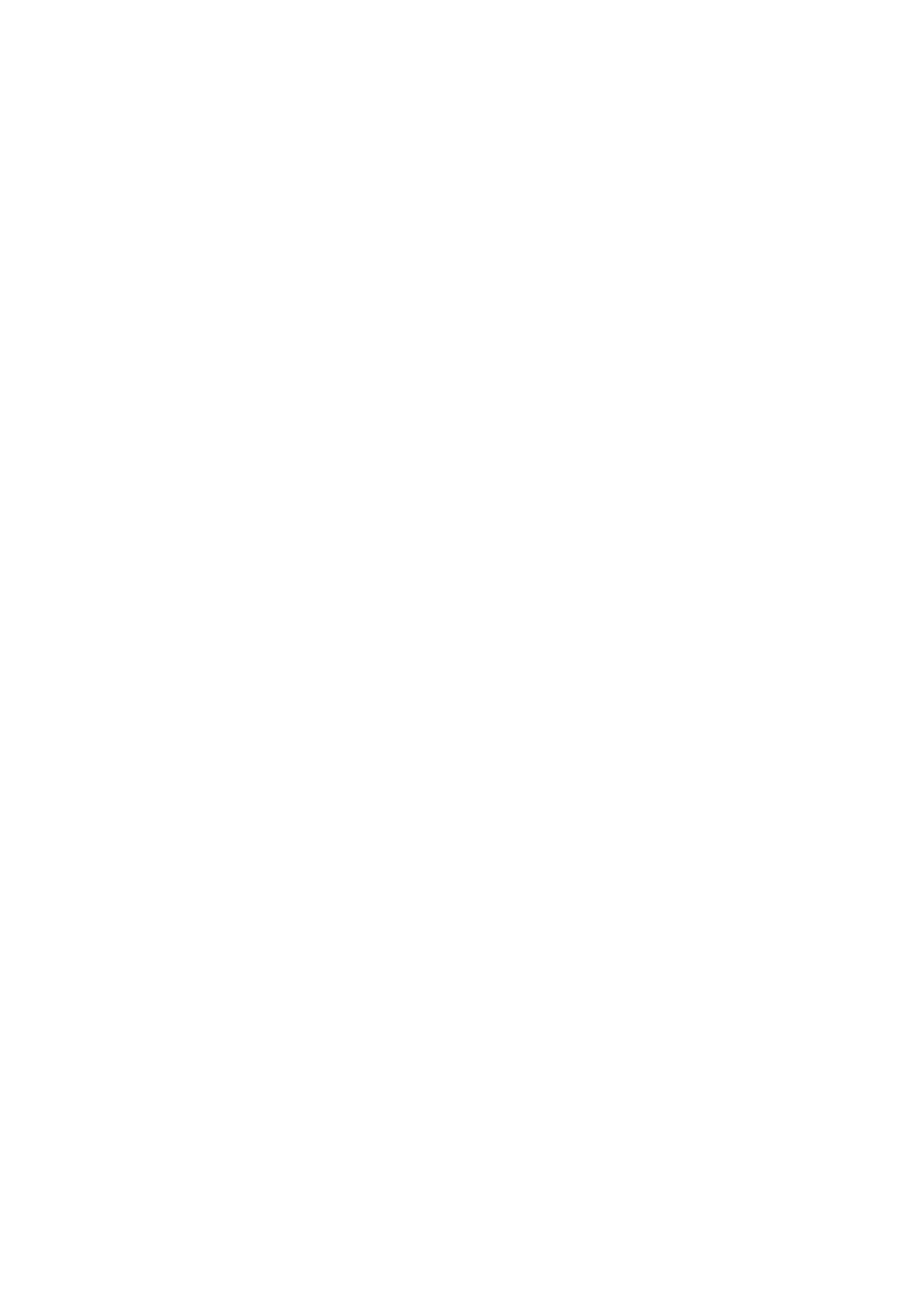### **SPARE PARTS LIST, LKA 150**



#### **Edition 040928**

| Ordering no.  | <b>Denomination</b> | <b>Notes</b>                                                                           |
|---------------|---------------------|----------------------------------------------------------------------------------------|
| 469 375 - 880 | <b>LKA 150</b>      |                                                                                        |
| 469 375 - 881 | <b>LKA 150</b>      | Only for the Danish market<br>Position 205 deviates from version -880                  |
| 469 375-882   | <b>LKA 150</b>      | Only for the Australian market<br>Position 102, 201 and 205 deviates from version -880 |
| 469 375 - 883 | <b>LKA 150</b>      | Only for the British market<br>Position 205 deviates from version -880                 |

#### Spare parts list - Reservdelsförteckning - Ersatzteilverzeichnis - Liste de pièces détachées

Spare parts are to be ordered through the nearest ESAB agency as per the list on the back of the cover. Kindly indicate type of unit, serial number, denominations and ordering numbers according to the spare parts list.

Reservdelar beställs genom närmaste ESAB-representant, se sista sidan. Vid beställning var vänlig uppge typ och tillverkningsnummer samt benämningar och beställningsnummer enligt reservdelsförteckningen.

Die Ersatzteile können bei der nächsten ESAB-Vertretung bestellt werden, siehe letzte Seite. Bitte geben Sie Typenbezeichnung und Herstellungsnummer sowie Bezeichnungen und Bestellnummern laut Ersatzteilverzeichnis an.

Au dos de la brochure, vous trouverez l'adresse du représentant ESAB le plus proche. Prière de lui adresser votre commande, après avoir pris le soin de mentionner le type et le numéro de série de l'unité ainsi que le numéro de commande et la désignation conformément à la liste de pièces détachées.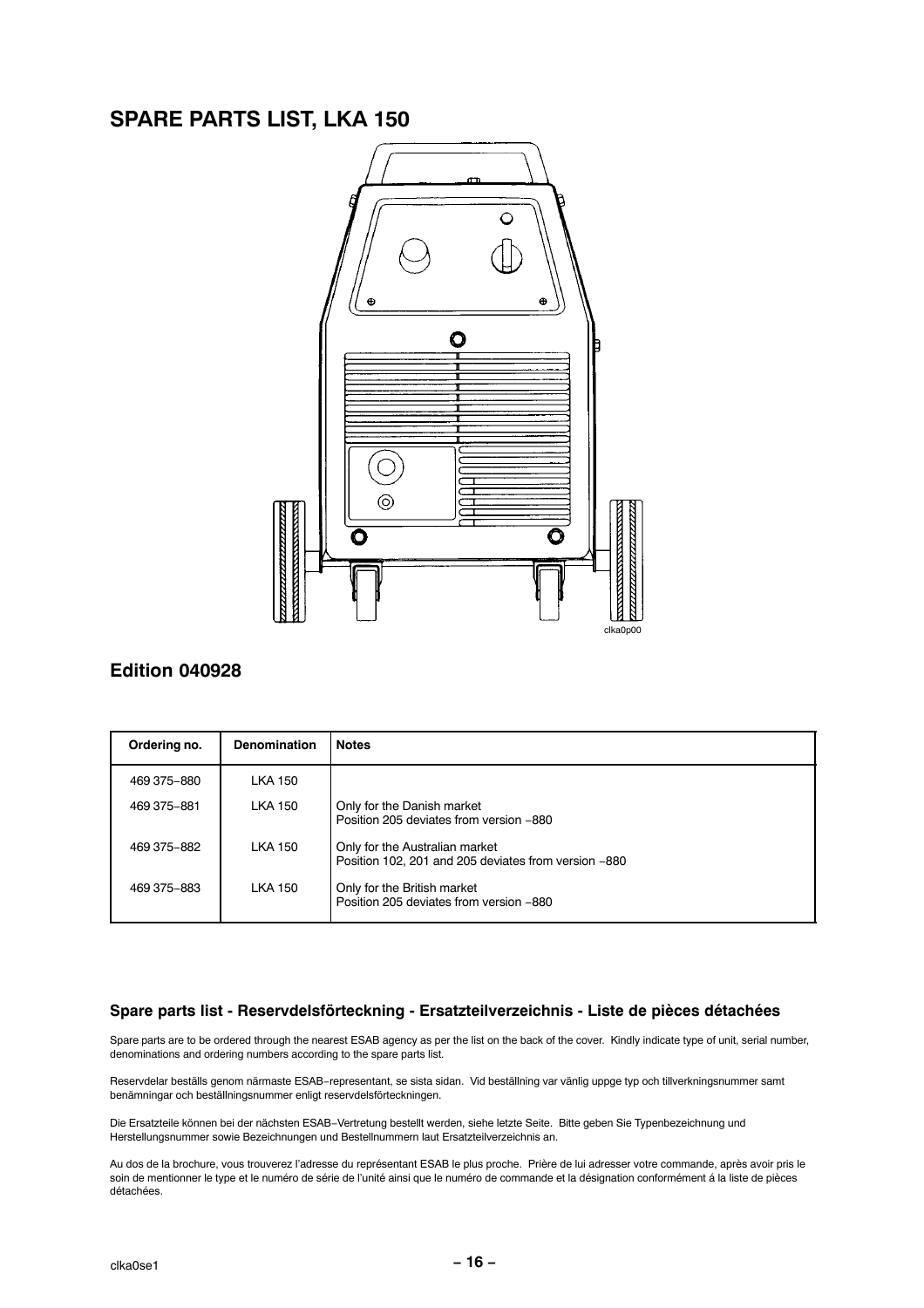$C =$  component designation in the circuit diagram

| <b>Item</b><br>no | Qty                                   | Ordering no.               | <b>Denomination</b>           | <b>Notes</b>                       | C   |
|-------------------|---------------------------------------|----------------------------|-------------------------------|------------------------------------|-----|
| 101               | 1                                     | 469 358-001                | Cover plate                   |                                    |     |
| 102               | 1<br>$\mathbf{1}$                     | 469 356-001<br>469 821-001 | Rear panel<br>Rear panel      | Only for the Australian market     |     |
| 103               | 1.                                    | 469 386-001                | Side panel                    | With text                          |     |
| 104               | 1                                     | 0700 200 001               | Welding gun MXL 150v          | Complete                           |     |
| 107               | 1                                     | 469 571 - 880              | Return cable                  | Complete                           |     |
| 108               | 1                                     | 469 360 - 001              | Front panel                   |                                    |     |
| 110               | 2<br>$\overline{c}$<br>$\overline{c}$ | 469 478-001                | Link wheel<br>Screw<br>Washer | $M6 \times 16$ mm<br>D 6,5/16,5    |     |
| 111               | $\mathbf{1}$                          | 368 265-001                | Securing strap                |                                    |     |
| 112               | 1.                                    | 193 498-104                | Connector                     |                                    | XS4 |
| 113               | 1                                     | 193 498-107                | Connector                     |                                    |     |
| 114               | 1                                     |                            | Inlet nozzle                  | See item 150                       |     |
| 115               | 1                                     |                            | Pressure arm                  | With pressure roller, See item 150 |     |
| 117               | 1                                     |                            | Feed roller                   | See item 150 and 151               |     |
| 118               | 1                                     | 469 475-880                | Wire feed unit                | Complete                           |     |
| 120               | $\overline{c}$                        | 469 391-001                | Attachment                    |                                    |     |
| 121               | 1                                     | 469 390 - 001              | Shaft                         |                                    |     |
| 122               | $\overline{c}$                        |                            | Washer                        | D 10.5/22                          |     |
| 123               | $\overline{2}$                        | 192 859-115                | Locking washer                |                                    |     |
| 124               | $\overline{2}$                        | 469 467-001                | Wheel                         |                                    |     |
| 125               | 1.                                    | 469 310-880                | <b>Brake hub</b>              | Complete $(1 - 5$ kg)              |     |
| 126               | 1<br>$\overline{c}$                   | 469 437-001                | Handle<br>Screw               | $M6 \times 16$ mm                  |     |

#### **SPARE PARTS SETS**

| Item | Ordering no.               | <b>Denomination</b> | <b>Notes</b>                                                                       |
|------|----------------------------|---------------------|------------------------------------------------------------------------------------|
| 150  | 469 517-880                | Spare parts set     | Contains items 114, 115, 117 feed roller 0.6/0.8 and a tool for the<br>feed roller |
| 151  | 469 517 880<br>469 517-881 | Feed roller         | 0.6/0.8<br>1.0/1.2                                                                 |
| 152  | 155 716-880                | Gas flow gauge      | For protection gas                                                                 |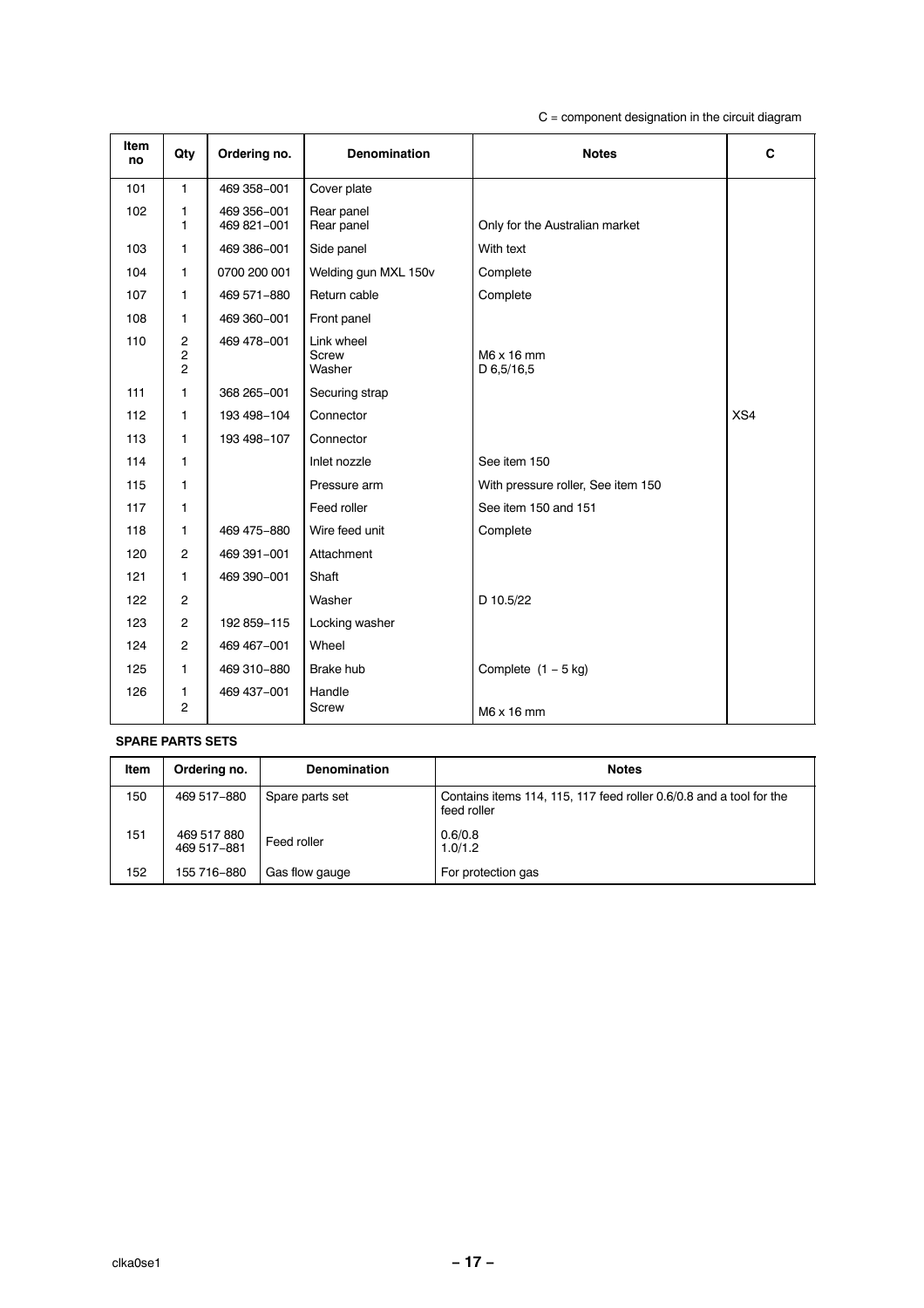











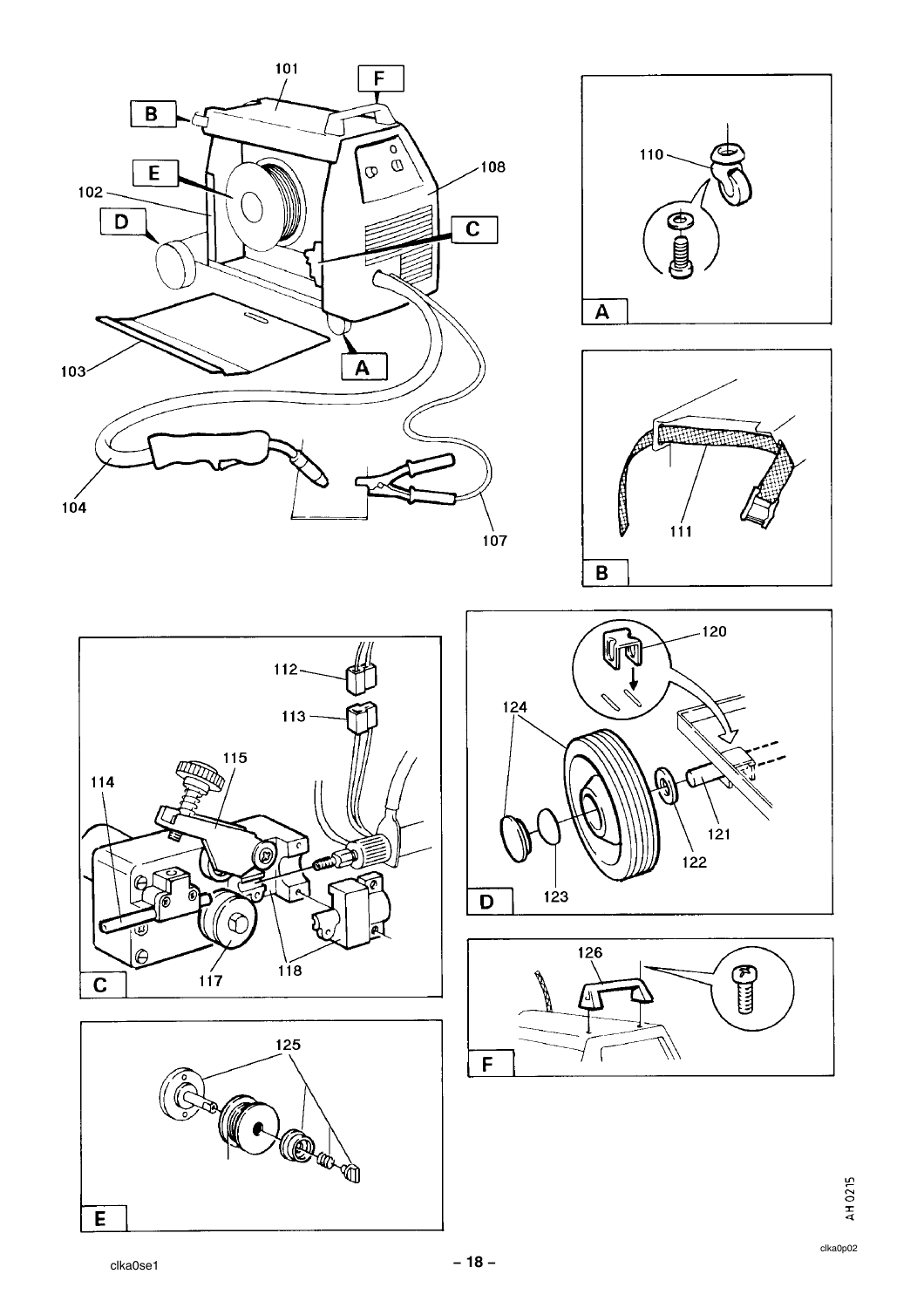### **Spare parts list − Reservdelsfˆrteckning − Ersatzteilverzeichnis − Liste de dÈtachÈes**

C = component designation in the circuit diagram

| Item<br>no | Qty | Ordering no.  | <b>Denomination</b>  | <b>Notes</b>                                                                  | C               |
|------------|-----|---------------|----------------------|-------------------------------------------------------------------------------|-----------------|
| 201        | 1   | 469 471-001   | Switch               |                                                                               | QF1             |
|            | 1   | 469 668-001   | Switch               | Only for the Australian market                                                | QF <sub>1</sub> |
| 202        | 4   | 192 562-801   | Cage nut             | M4                                                                            |                 |
| 203        | 1   | 469 300-880   | Inductor             |                                                                               | $\overline{11}$ |
| 204        | 1   | 469 280-880   | Transformer          | Complete with thermal cutout ST1                                              | TM <sub>1</sub> |
| 205        | 1   | 369 724-002   | Mains cable          | $3 \times 1.5$ mm <sup>2</sup> with mains plug                                |                 |
|            | 1   | 369 724-003   | Mains cable          | $3 \times 1.5$ mm <sup>2</sup> with mains plug<br>Only for the Danish market  |                 |
|            | 1   | 369 724-004   | Mains cable          | $3 \times 1.5$ mm <sup>2</sup> with mains plug                                |                 |
|            | 1   | 369 724-005   | Mains cable          | Only for the Australian market                                                |                 |
|            |     |               |                      | $3 \times 1.5$ mm <sup>2</sup> with mains plug<br>Only for the British market |                 |
| 206        | 1   | 190 315-102   | Gas hose             | To be ordered per meter<br>1.3 meter as delivered                             |                 |
| 207        | 1   | 469 662-880   | Diode bridge         |                                                                               | VC <sub>1</sub> |
| 208        | 1   | 469 380-880   | Capacitor            | Set of 2 capacitors, PME 0.1 $\mu$ F 400 V,<br>with cable lugs                | $C1 + C2$       |
| 210        | 1   | 193 260-001   | Connector            | 2-pole                                                                        | XS <sub>1</sub> |
| 211        | 1   | 193 260-153   | Connector            | 5-pole                                                                        | XS <sub>2</sub> |
| 212        | 1   | 193 260-150   | Connector            | 2-pole                                                                        | XS <sub>3</sub> |
| 213        | 1   | 469 477-001   | Cable inlet          |                                                                               |                 |
| 214        | 4   | 192 562-105   | Cage nut             | M <sub>6</sub>                                                                |                 |
| 215        | 3   | 469 381-001   | Speednut             |                                                                               |                 |
| 216        | 1   | 321 229-003   | Thermal cutout       | Opens at 110°C                                                                | ST <sub>2</sub> |
| 217        | 1   | 469 377-001   | Connection block     |                                                                               | XT <sub>2</sub> |
| 218        | 1   | 469 378-001   | Insulation           |                                                                               |                 |
| 219        | 1   | 469 379 - 001 | Bus bar              |                                                                               |                 |
| 220        | 1   | 486 155-880   | Circuit board        |                                                                               | AP <sub>1</sub> |
| 221        | 1   | 193 759-002   | Light-emitting diode | Yellow                                                                        | V <sub>1</sub>  |
| 222        | 1   | 366 296-003   | Knob                 |                                                                               |                 |
| 223        | 1   | 191 510-104   | Knob                 |                                                                               |                 |
| 224        | 1   | 469 364-001   | Panel                | With text                                                                     |                 |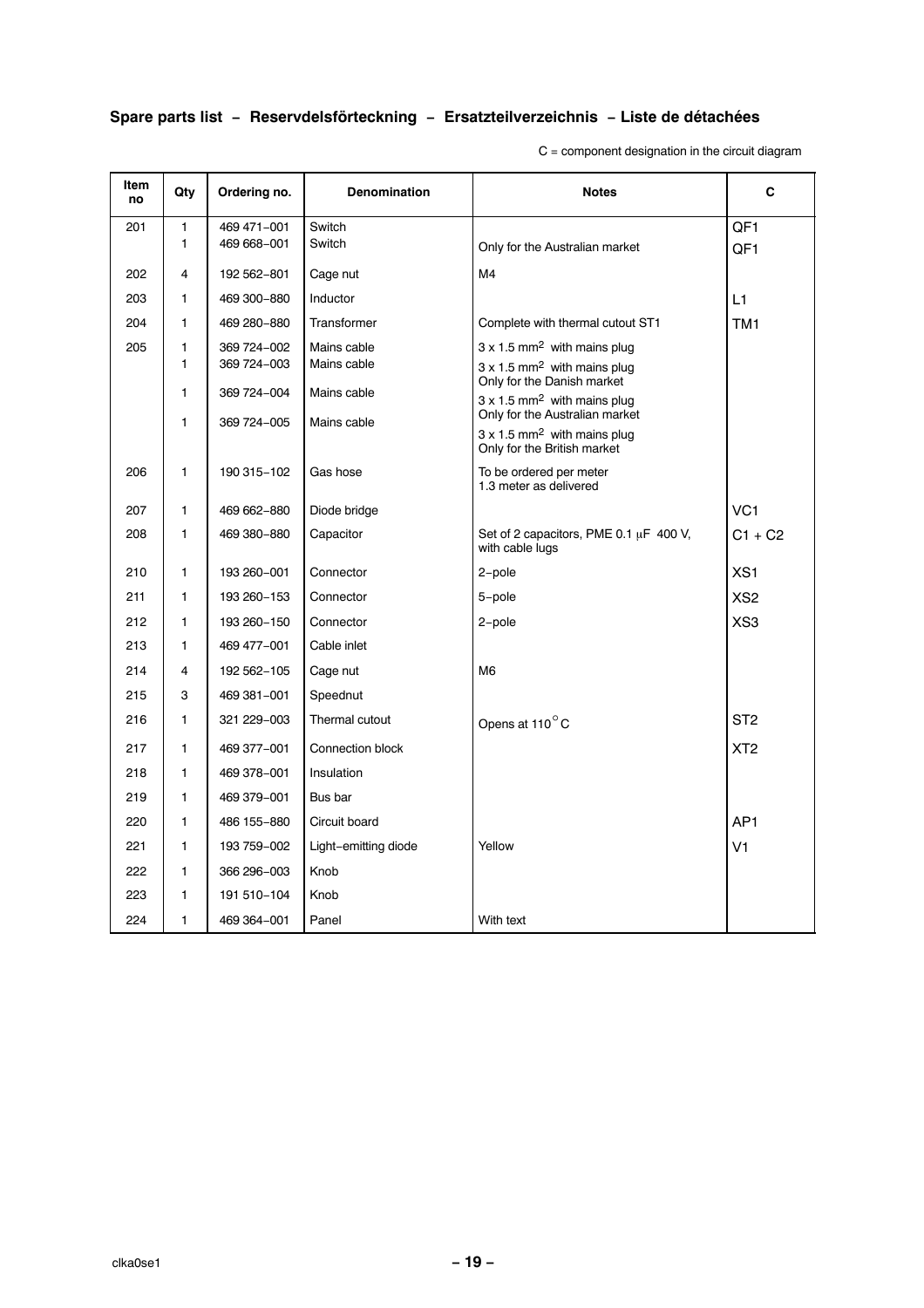